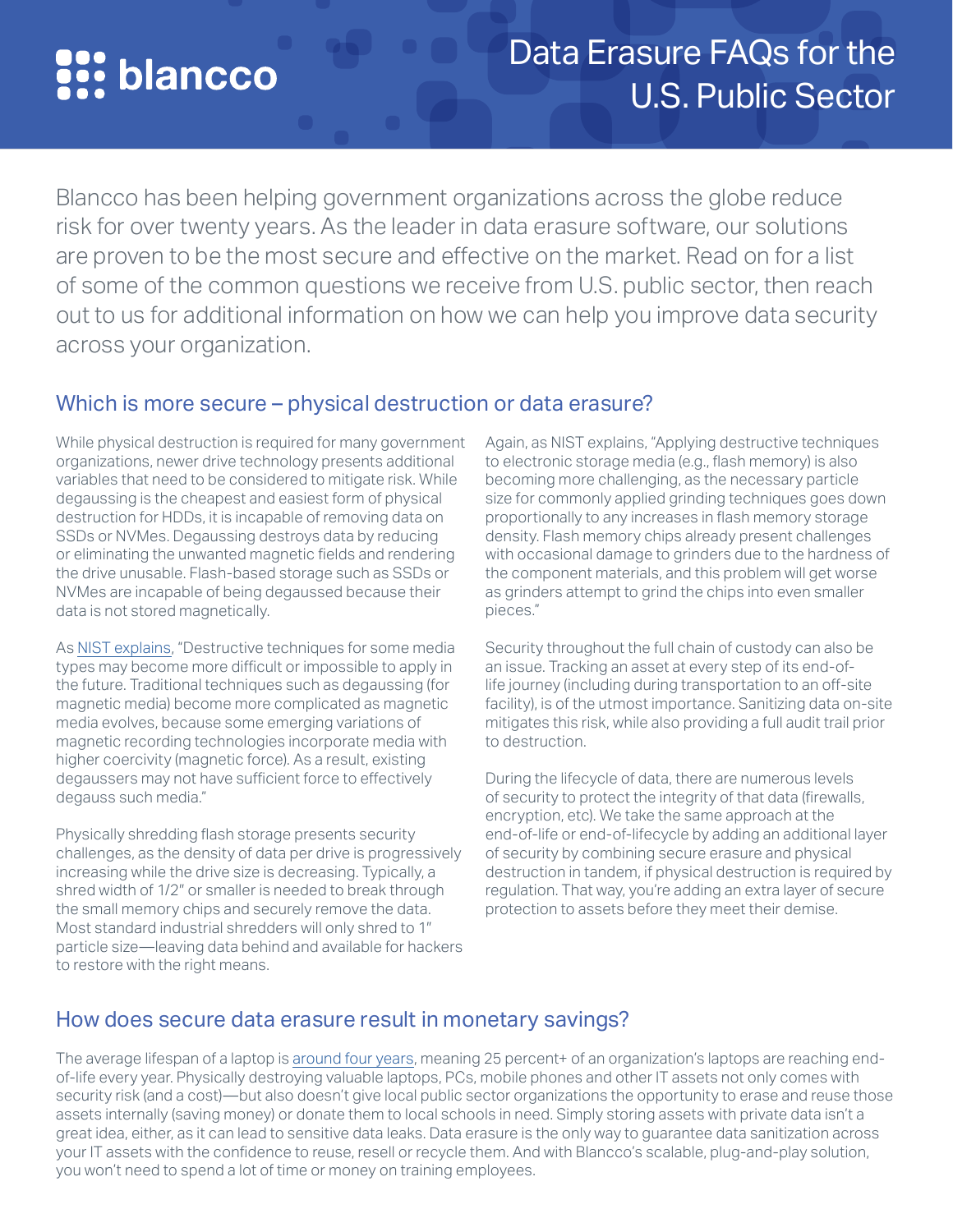## How many overwrites are required for secure erasure?

[Multiple overwrites are not necessary today](https://www.blancco.com/blog-many-overwriting-rounds-required-erase-hard-disk/), thanks to advances in technology. The common [DoD standard](https://www.blancco.com/blog-dod-5220-22-m-wiping-standard-method/) does not account for newer technologies (such as SSDs) and recommends a three-pass method. However, the more recent NIST standard is now the go-to standard for the industry, as it takes newer technologies into account and has essentially replaced DoD requirements. This standard recommends a single, secure overwrite. Blancco offers both of these standards, along with [20+ others](https://www.blancco.com/about-us/supported-standards/), allowing organizations the ability to choose the most effective, efficient method for their specific needs.

# Which Blancco solutions are a fit for service providers serving public sector organizations?



#### **1. Erasure-as-a-Service Solutions – Easy, worry-free deployment of Blancco data erasure solutions.**

Erase sensitive data on SSDs and HDDs in laptops, PCs and servers with Blancco Drive Eraser. Or, erase data in live environments with Blancco LUN Eraser and VM Eraser Solutions. With Blancco's Erasure-as-a-Service Offering through Blancco's Service Provider partner program, you can:

#### **Deploy:**

- Deploy software via Windows PE, WIN installment, MSI, PXE boot, CD or USB.
- Employ organization-specific erasure policies via our configurable software.
- Take advantage of integration with Active Directory and existing ticketing systems via Blancco's patent-pending two-way communication. There's no need to add or train on additional software
- **Perform:** 
	- Customize workflows for different types of technologies.
- Streamline data erasure regardless of operating system or manufacturer.
- Choose from 22 erasure standards to meet internal and external data sanitization requirements Including DOD + NIST.
- Erase a wide range of data storage devices, from HDDs and standard SSDs to NVMe to PCIe-based SSDs, to removable media (USBs, SDs), VMs and files.

#### **Track:**

- Store a tamper-proof Certificate of Erasure for every IT asset erased.
- Automatically send erasure reports to the Blancco Management Console or your asset management system.
- Choose from a variety of report types including CSV, XML or PDF; send these to clients, or track internally.
- Achieve compliance with local, national and global data security and privacy regulations and guidelines.